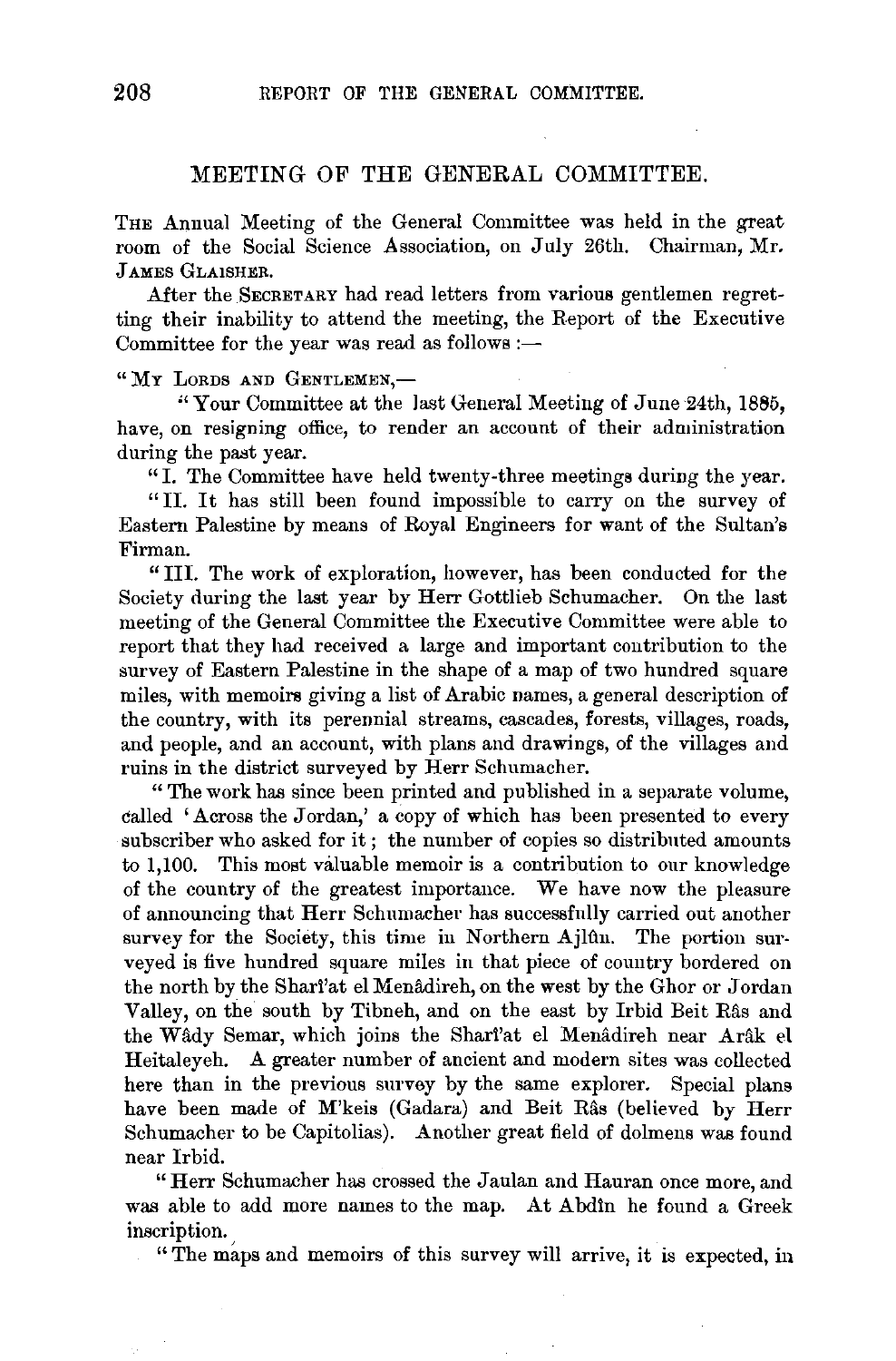September. The Committee have not yet decided upon the form and method of publication.

"Little by little we are rescuing the unknown parts of the country from obscurity, and bringing them, with their ruins, under the surveyor's hands, if not by the rapid methods by which the survey of Western Palestine was accomplished, yet by safe and scientific methods, and at much less cost.

"Herr Schumacher has also visited the south of Palestine, and has made a discovery, which he considers important, at Ascalon. Its nature is not yet accurately known.

"As regards the long-promised map of the country showing both sides of the Jordan, this must still be deferred until Schumacher's work can be laid down upon it.

"We are indebted to Dr. Selah Merrill, the American Consul at Jerusalem, for keeping us acquainted with certain discoveries at the Holy City of the greatest interest. Recent excavations for building purposes laid bare the lower courses of a great wall which, to judge by the masonry -this presented the familiar marginal draft associated with Jewish workand by a rock scarp on the outside, seem to be those of the second wall. We are now taking steps to follow up this discovery, and hope to report, before long, on the actual course of the wall. It is needless to point out that, should it prove to be the second wall, the authenticity of the so-called Holy Places will either be absolutely disproved or will be very greatly advanced if not placed quite beyond dispute.

"We are also indebted to Dr. Merrill for an account of other discoveries, consisting chiefly of rock-cut tombs near Jerusalem; to Professor Hayter Lewis for his notes on Jerusalem ; to Herr Conrad Schick for papers on the newly discovered tombs and on the aqueduct of Siloam ; to Mr. Laurence Oliphant for his papers on excavations at Carmel, and on the eastern coasts of the Sea of Galilee ; to Captain Conder for his notes ; to Mr. Greville Chester for his papers on Phcenician Gems ; and to other writers who have made the *Quarterly Statement* interesting and valuable. We have also published during the year Mr. Chichester Hart's 'Journey of a Naturalist in Sinai and South Palestine.' This paper appeared in the *Quarterly Statement.* We have in hand his fuller memoir on the same subject, which we hope to bring out early next year. We have also published Professor Hull's Geological Memoir. This important work is issued uniform with the 'Survey of Western Palestine,' and will be included in the Index, which is now nearly ready. As regards the remaining copies of the ' Survey of Western Palestine,' they are in the hands of Mr. Alexander P. Watt, 34, Paternoster Row, who has been appointed the agent for their sale. Subscribers and those who already possess the work are requested to note that no reduction will be made, either now or at any other time, in the price of this great work. On the other hand the Committee reserve to themselves the right of raising the price of the last copies.

*"IV.* A Committee has been appointed for the purpose of making an inquiry into the manners and customs of the various peoples and tribes in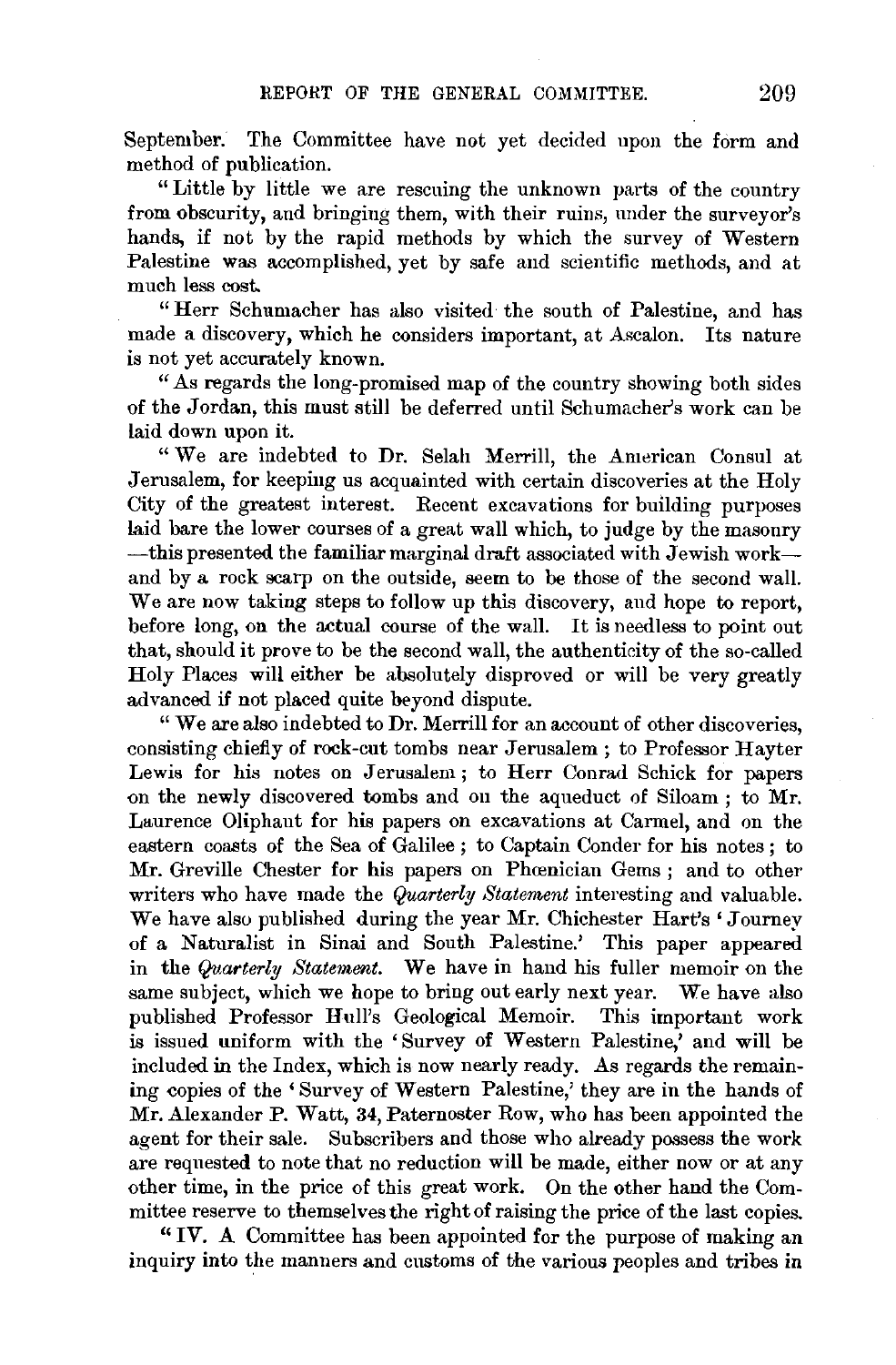Syria and the East. We have now an opportunity of carrying this out by means of intelligent and educated agents over the whole of Syria, Asia Minor, Cyprus, Armenia, Egypt, and the country as far as the Euphrates. This most important investigation will be carried on during the next twelve months, and will perhaps last several years. The results, as they come home and can be classified, will be given to the world in the Society's Journal. The Committee now consists of Captain Conder, Rev. Dr. Ginsburg, Mr. James Glaisher, Professor Hayter Lewis, Mr. John MacGregor, Mr. Simpson, Sir Charles Warren, Sir Charles Wilson, Dr. Aldis Wright, and the Rev. Dr. William Wright, all members of the General or Executive Committee.

" Mr. Francis Galton, the President of the Anthropological Institute, has also joined this Committee, and Mr. Lawrence Gomme, Secretary of the Folk-Lore Society. The Institute of Architects has promised assistance, and may be considered represented by Professor Hayter Lewis, while the Bible Society is represented by Dr. William Wright. The questions are nearly ready, and are now passing through the hands of the printer. They will be supplemented by a set of questions on Folk-Lore, which a Committee of the Folk-Lore Society has in preparation.

"V. The Society has this year arrived at the twenty-first year of its age. It was felt that the anniversary should be marked by a public meeting, and by a Summary or Memoir of the work accomplished during the twentyone years of its existence. The meeting was held in the Theatre of the Royal Institution, on the 22nd day of June, under the same President, the Archbishop of York, who took the chair at the first meeting of June 22nd, 1865. It was addressed by Mr. Glaisher, Sir George Grove, Sir Charles Wilson, Captain Conder, Mr. MacGregor, Canon Tristram, and Professor Hayter Lewis, as well as by His Grace the Archbishop.

"A copy of the Memoir, written for the Committee by the Secretary, will be sent round to every subscriber who asks for it. It contains a brief account of all that the Society has done, and a statement of what it hopes to do.

"The expenses of exploration might be indefinitely increased, but in the present condition of the Society's finances, and the prospects of next year's income, the Committee regret that they are not justified in proposing to spend more than about £1,000 next year on research. About an equal sum should be expended in publishing the memoirs, &c., which are in the office awaiting publication. The expenses of management amount every year to the same sum, namely, about £600, including salaries, rent, and general expenses of the office.

"The Balance Sheet for the year 1885 was published in the April *Quarterly Statement.* The Society received during the year 1885 the sum of £2,904 from all sources, and has expended £2,822, viz.: in exploration, maps and memoirs, £1,560; in printing and books, £688 ; in management, £573. Since the beginning of the year the sum of £1,456 has been received ; exploration has cost £410 ; maps and memoirs, £720 ; printers, £150 ; and management, £321.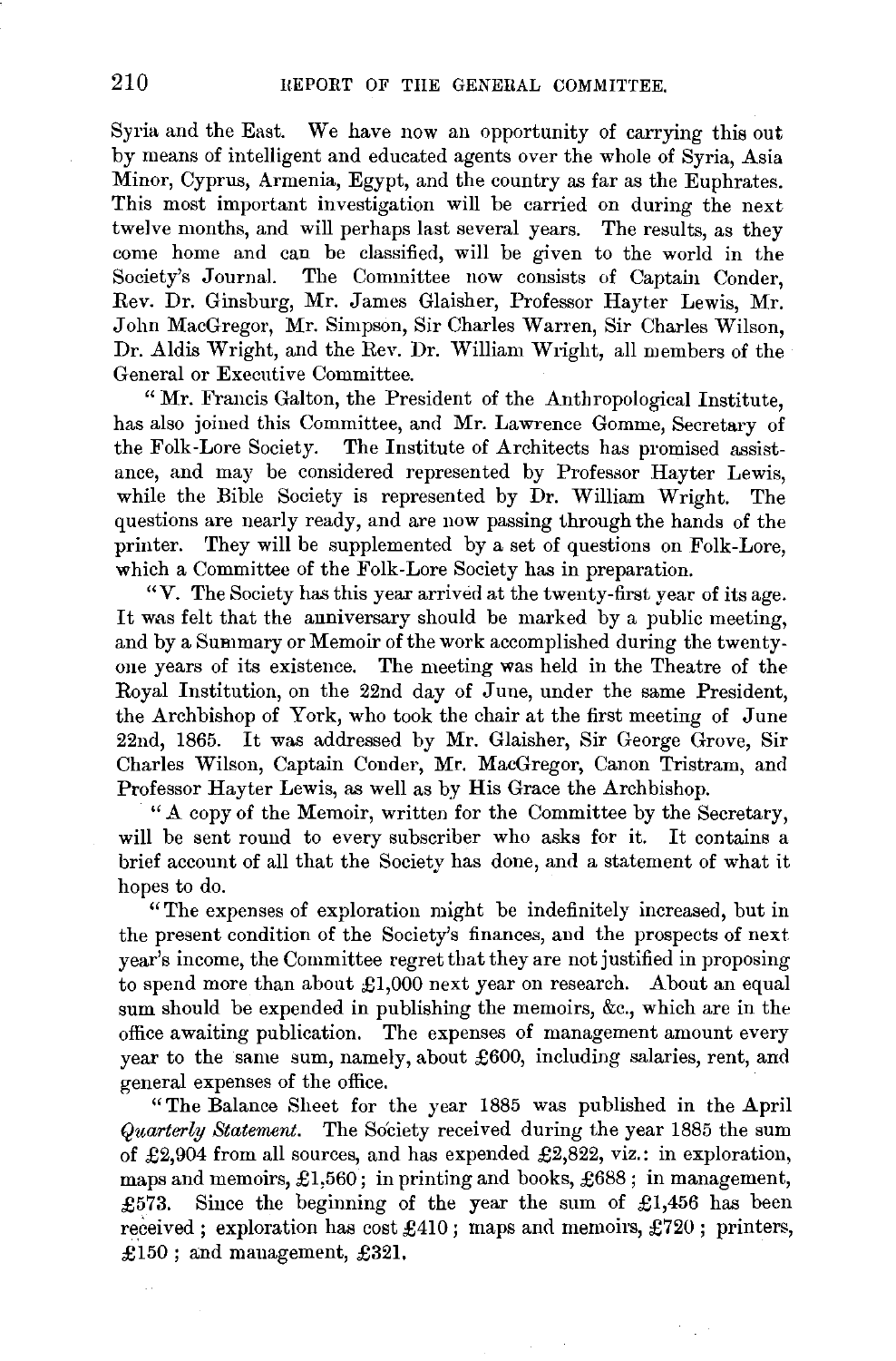"The debt on the maps and memoirs has been entirely paid off. The Society has no other debts than the current printers' bills, and the loan of £850, which it is hoped will be paid off before the next meeting of the General Committee.

"The Committee have to deplore the death, since their last meeting, of three of their oldest friends. These are  $-(1)$  Mr. James Fergusson, to whom, with Sir George Grove, belongs the honour of founding the Society. His views on the 'Topography of Jerusalem,' published in the year 1847, and stoutly defended by him to the last, have been the means of awakening and sustaining an unflagging interest in the sacred sites. (2) The Venerable Dean of Chester, Dr. Howson, who died in April last, was a member of the Committee from the beginning. (3) Mr. W. S. W. Vaux, F.R.S., formerly of the British Museum, Secretary of the Royal Asiatic Society and of the Royal Society of Literature, was a member of the Executive Committee from the beginning.

"The Committee have to express their best thanks to the Local Hon. Secretaries, and to all who have helped to spread a knowledge of their work, which, as will be seen from the preceding Report, is actively going on, and will continue to do so, as long as any part of our original prospectus remains to be filled up."

The CHAIRMAN, on the Report having been read, invited any members present to speak upon it.

Captain CoNDER called attention to the site of Kaukab found by Herr Schumacher as the capital of the Ebionite Christians in the second century, and suggested that the discovery might be followed up.

Professor Löwy urged upon the Committee the necessity of studying the dialects of Palestine. Many of those dialects, he said, are now dying out. Of the Samaritans scarcely a hundred are left. Especially in the north there are tribes whose dialects have never yet been properly examined. He undertook to draw up a set of questions which might be used for this purpose.

Mr. HENRY MAUDSLAY strongly urged upon the Committee the work of excavation.

Dr. CHAPLIN spoke of the language, the proverbs, and the ordinary locutions used by the women in household talk as containing much that might be used for the illustration of the Bible. He mentioned one case. There is a phrase used once in the Bible applied to Jacob, "Lift up thy feet," meaning "Go quickly." He had heard the same phrase used by a woman of the present day.

It was proposed by Lord SIDMOUTH, and seconded by Dr. CHAPLIN, that the Report be adopted.

It was proposed by Mr. MAUDSLAY, and seconded by Dr. Löwy, that the present members of Executive Committee be re-elected.

It was proposed by the CHAIRMAN, and seconded by Captain CONDER,

R